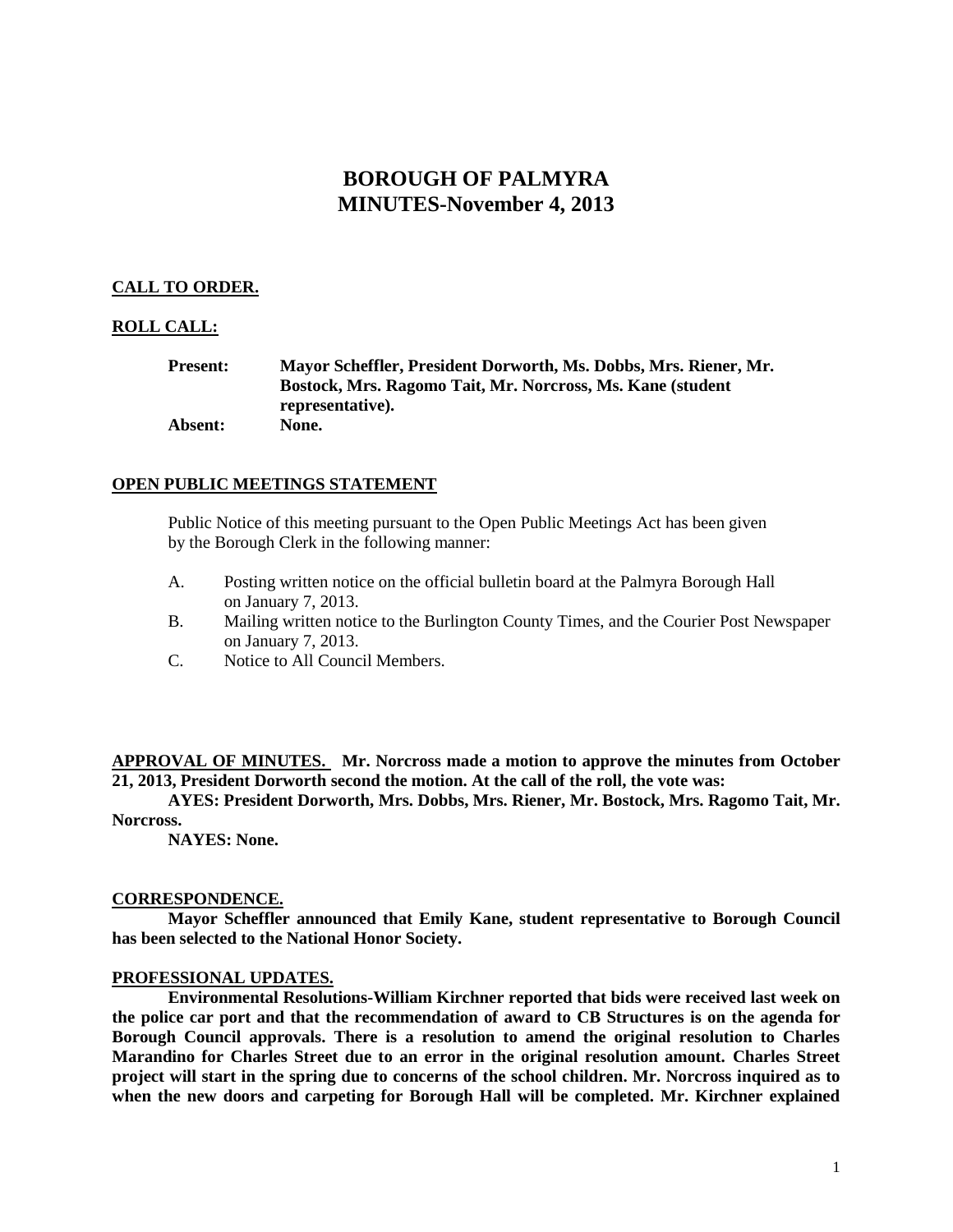**that the carpet is waiting till the doors are installed which should be in the next two weeks. Mrs. Riener inquired about the straw and debris on Parry Avenue from the construction. Mr. Kirchner replied that the straw has to stay in place as it helps the grass germinate and that the rest of the debris will be removed before the job is completed. Ms. Dobbs inquired if Market Street is completed. Mr. Kirchner explained that the speed limit markings still have to be placed on the street, the template has been ordered by the county and they are waiting for the contractor to finish the work. Mr. Rosenberg discussed the revised AOC order. Mr. Kirchner replied that he agrees with the changes.** 

#### **ORDINANCES ON SECOND READING. (public hearing).**

**A. Ordinance 2013-28, An Ordinance Further Amending Ordinance 2013-17, An**

**Ordinance Of The Borough Of Palmyra Requiring The Issuance Of A Certificate Of Occupancy Upon The Sale Of Any Residential Property And Ordinance 2013-25 Which Amended Same. Mayor Scheffler explained that the majority of the changes requested by the Burlington County Realtors Association were incorporated into the ordinance. Mr. Bostock made a motion to open the public hearing on the ordinance, Ms. Dobbs second the motion. All members present voted in favor of the motion.**

**Mr. Radar-Harbour Drive-inquired about the changes made since the ordinance was published and if council was required to reintroduce the ordinance. Mrs. Sheipe explained that the ordinance was published by title with a summary of the ordinance as required by law. Mr. Rosenberg explained that the changes made to the ordinance do not require the ordinance to be introduced. Mr. Radar discussed that if the ordinance is not published in full what opportunity does the public have to review the ordinance. Mayor Scheffler replied that the ordinance is available in the Borough's Clerk after introduction.** 

**Ms. Veitenheimer-Rowland Street inquired as to how many days someone had to make the repairs for the sale of a home. Mayor Scheffler replied that the ordinance states that they are given a reasonable amount of time if a corrective action plan is submitted. Ms. Veitenheimer discussed that if a full rehab of a property was done, it could take over a year to complete. Mr. Gural explained that someone can purchase a property for rehabbing and not request it to be occupied till it is complete.** 

**No one else from the public wishing to be heard, Mrs. Riener made a motion to close the public portion, Mr. Norcross second the motion. All members present voted in favor of the motion.**

**Mr. Norcross made a motion to adopt the ordinance on second and final reading, Mr. Bostock second the motion. At the call of the roll, the vote was:**

**AYES: President Dorworth, Ms. Dobbs, Mrs. Riener, Mr. Bostock, Mrs. Ragomo Tait, Mr. Norcross.**

**NAYES: None. The ordinance was adopted on second and final reading and will take effective on February 1, 2014 as adopted in the ordinance.**

**NEW BUSINESS. Consent Agenda- Items A-E will be enacted as a single motion, if any resolution needs additional discussion it will be removed from the consent agenda and voted on separately. Mr. Norcross made a motion to approve Resolution 2013-235, 236,237 and 239, Mr. Bostock second the motion. At the call of the roll, the vote was:**

**AYES: President Dorworth, Ms. Dobbs, Mrs. Riener, Mr. Bostock, Mrs. Ragomo Tait, Mr. Norcross.**

**NAYES: None.**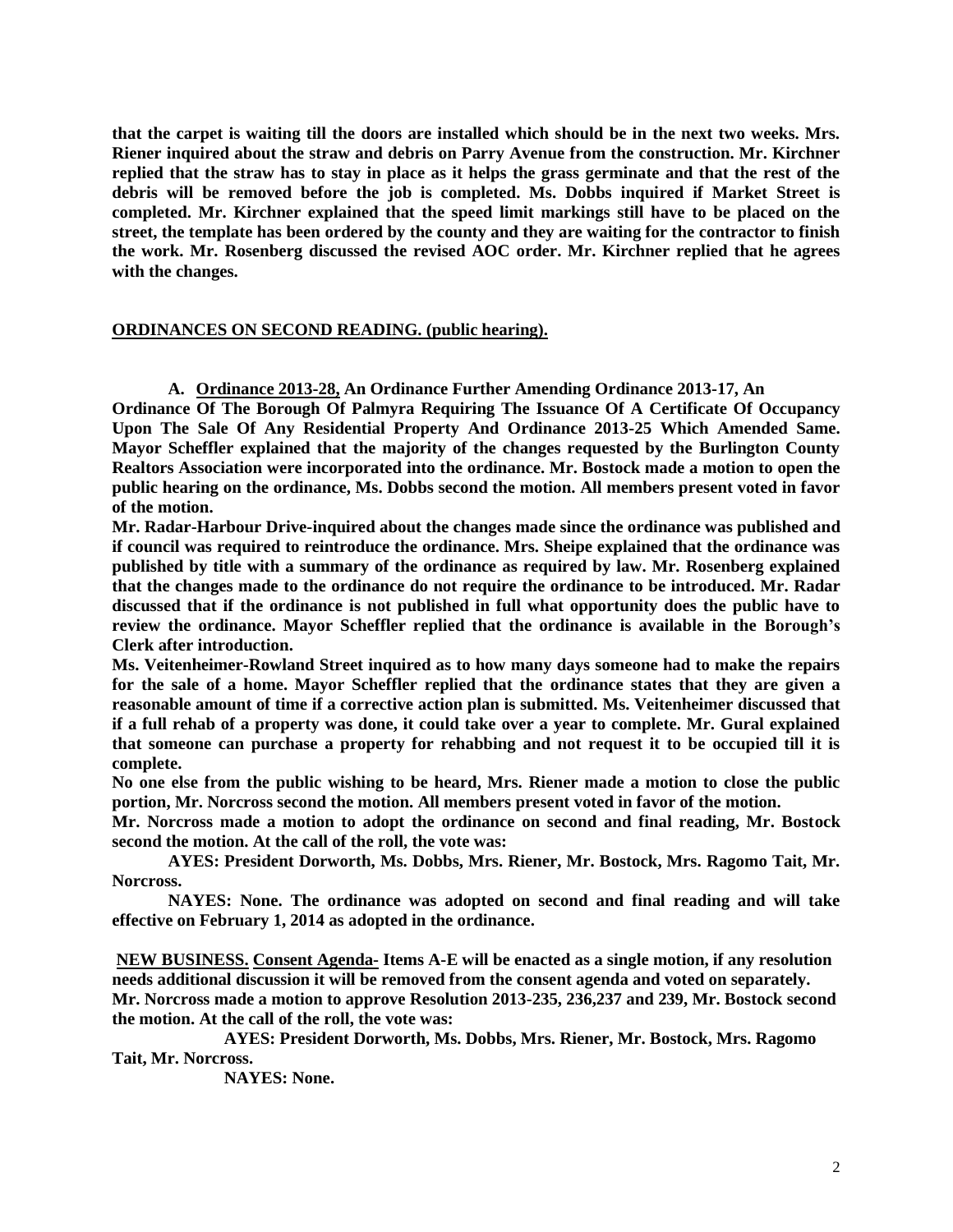**President Dorworth made a motion to approve Resolution 2013-238, Mr. Norcross second the motion. At the call of the roll, the vote was:**

**AYES: President Dorworth, Ms. Dobbs, Mr. Bostock, Mrs. Ragomo Tait, Mr.** 

**Norcross.**

**NAYES: None. ABSTAIN: Mrs. Riener.**

**A. Resolution 2013-235, Resolution Authorizing Funding Of The MACCS Contract With AVR Resource Group Inc. In An Amount Not To Exceed \$9,249.60.**

**B. Resolution 2013-236, Resolution Authorizing Budget Transfers In The 2013 Budget.** 

**C. Resolution 2013-237, Resolution Awarding Police Car Port Project To CB Structures Inc. In The Amount Of \$52,864.00. Mr. Rosenberg explained that a bid was actually received after the bidding date, so that bid is not part of the bidding process and cannot be accepted.** 

**D. Resolution 2013-238, Resolution Amending Resolution 2013-197, Awarding Contract For The Charles Street Improvements To Charles Marandino LLC.**

**E. Resolution 2013-239, Resolution Appointing Linda Lewis As Financial Consultant and Acting Chief Financial Officer At An Hourly Rate Of \$50.00 Effective November 1, 2013.** 

#### **DISCUSSION ITEMS.**

**A. Delinquent sewer and taxes –rental ordinance. This discussion was tabled for further information.** 

**B. December council meetings. Mr. Gural informed council that the Bond Ordinance for the improvements to the sewer plant was going to be present to council for introduction on November 18, 2013 meeting. The next council meeting after that would be December 2 and there is not enough time for publication of the bond ordinance for second reading. Mr. Gural inquired if council would like to hold the December meeting on December 9th at 7pm. The bond ordinance requires a vote of four council members to adopt on first and second reading. The consensus of council was to schedule one meeting in December for the 9th at 7pm.** 

**COMMITTEE REPORT.- Mrs. Ragomo Tait thanked everyone for their involvement in the Scavenger Hunt and Halloween Parade. The Rocky Horror Show was also a success.**

**PUBLIC COMMENTS. Mr. Norcross made a motion to open the meeting to the public, Mrs. Riener second the motion. All members present voted in favor of the motion.**

**Ms. Veitenheimer-Rowland Street thanked council for having the driveway work that the water company did inspect and repaired.** 

**Mr. Radar-Harbour Drive- requested a consensus of council that if someone filed bankruptcy they were not competent to hold office. Mayor Scheffler replied that the comment was not pertained to the public meeting and was not going to be answered.** 

**Mr. McElwee-Columbia Avenue-thanked Mrs. Ragomo Tait for getting the additional stone at the War Memorial for the Navy.**

**No one else from the public wishing to be heard, Norcross made a motion to close the public portion, Mr. Bostock second the motion. All members present voted in favor of the motion.** 

**CLOSED SESSION. Resolution No. 2013-240, Resolution Excluding The Public From Certain Meetings Pursuant To Section 8 Of The Open Public Meeting Act C. 231 P.L. 1975. (Litigation, contracts, personnel) Mr. Norcross made a motion to approve the resolution, Ms. Dobbs second the motion. At the call of the roll, the vote was:**